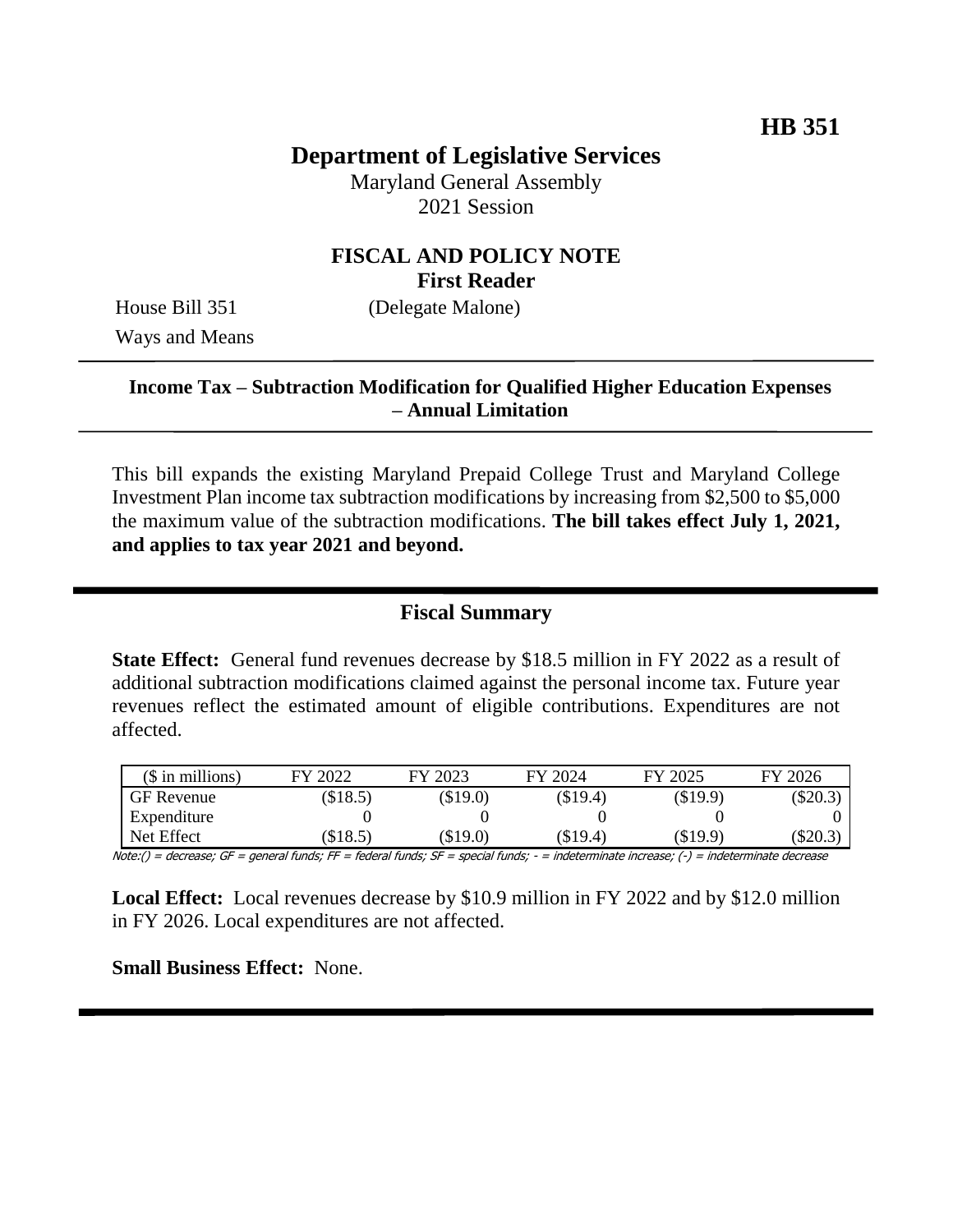# **Analysis**

## **Current Law:**

#### *Maryland 529 Plans*

Qualified tuition plans, also known as 529 plans, are State programs that allow an individual to either prepay or contribute to an account established for paying a student's qualified education expenses at an eligible educational institution. The College Savings Plans of Maryland Board currently operates two qualified tuition plans: the Maryland Prepaid College Trust; and the Maryland College Investment Plan. Chapter 548 of 2008 authorized the board to establish a third plan, the Maryland Broker-Dealer College Investment Plan, but the board has yet to do so.

The federal Tax Cuts and Jobs Act of 2017 (Public Law 115-97) was signed into law on December 22, 2017, and expands the permissible use of 529 plans by amending "qualified higher education expense" to include expenses for tuition in connection with enrollment or attendance at an elementary or secondary public, private, or religious school. An account holder can withdraw up to \$10,000 in each year for expenses associated with enrollment at these schools. The federal Act applies to distributions made after December 31, 2017.

#### *State Subtraction Modification*

A person may claim a subtraction modification for the advanced amount of tuition payments made to the Maryland Prepaid College Trust or amount contributed to the Maryland College Investment Plan. The subtraction modification claimed by a taxpayer may not exceed \$2,500 for each contract purchased (Maryland Prepaid College Trust) or \$2,500 per beneficiary (Maryland College Investment Plan). This limitation is increased to \$5,000 for married individuals who file jointly.

Any unused amount of the subtraction modification can be carried forward to future tax years until the full amount of the excess is used under the Maryland Prepaid College Trust and up to 10 tax years for contributions to the Maryland College Investment Plan.

An investment plan account holder is not eligible for the subtraction modification for contributions to an investment account in any year in which the account holder receives funds under the State Contribution Program.

**State Revenues:** Beginning in tax year 2021 the bill expands from \$2,500 to \$5,000 the maximum value of the college savings plan and Maryland Prepaid College Trust income tax subtraction modifications. As a result, general fund revenues may decrease by an